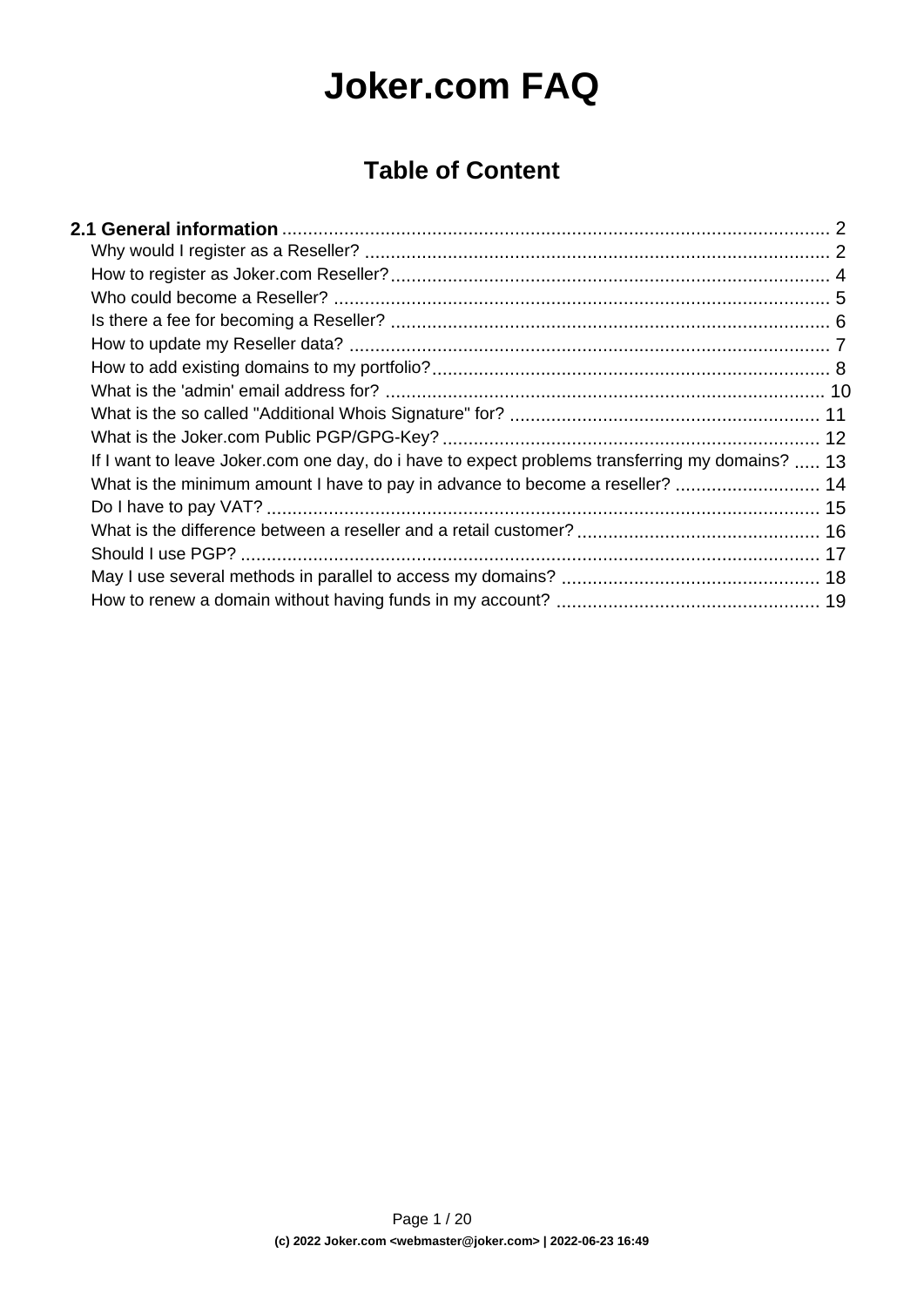**Why would I register as a Reseller?**

#### <span id="page-1-0"></span>**Why becoming a Reseller of Joker.com**

If you register domains frequently you should consider register yourself at JOKER.COM as a **reseller**.

As a Joker.com reseller, you will not only benefit from **discounts of up to 40%** on all domain prices, but you also will be provided with a set of additional **tools** to register domains effectively, or to build your own sites for administration.

You will have access to an alternative web interface, an easy to use **API** and also an email gateway, using PGP-signed mails.

We also provide a [WHMCS Registrar Module](index.php?action=artikel&cat=84&id=488&artlang=en) to easily integrate our registrar services into your business.

#### **Benefit from Joker.com Reseller Tools:**

- [WHMCS](index.php?action=artikel&cat=84&id=488&artlang=en): Provided module to easily integrate Joker.com into your WHMCS installation
- [rpanel.io:](https://rpanel.io/) Reseller portal for easy domain management
- [www.ote.joker.com,](https://www.ote.joker.com) [ote.rpanel.io:](https://ote.rpanel.io) Test- and tryout system with virtual domains and registries
- Email gateway: Register domains by sending commands by email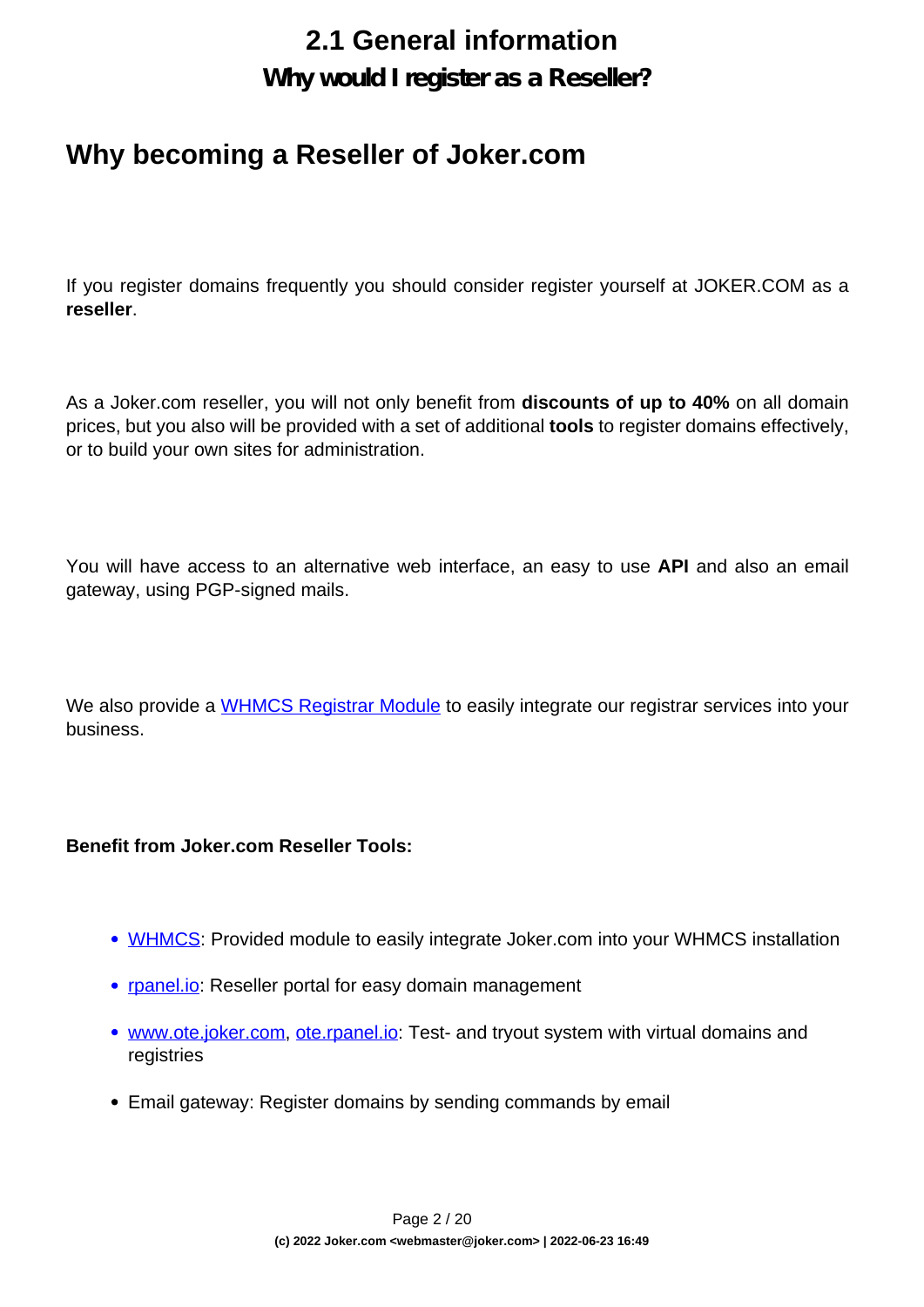For further information, please visit '[Resellers](/goto/2bres)' .

Keywords: reseller, registration, benefits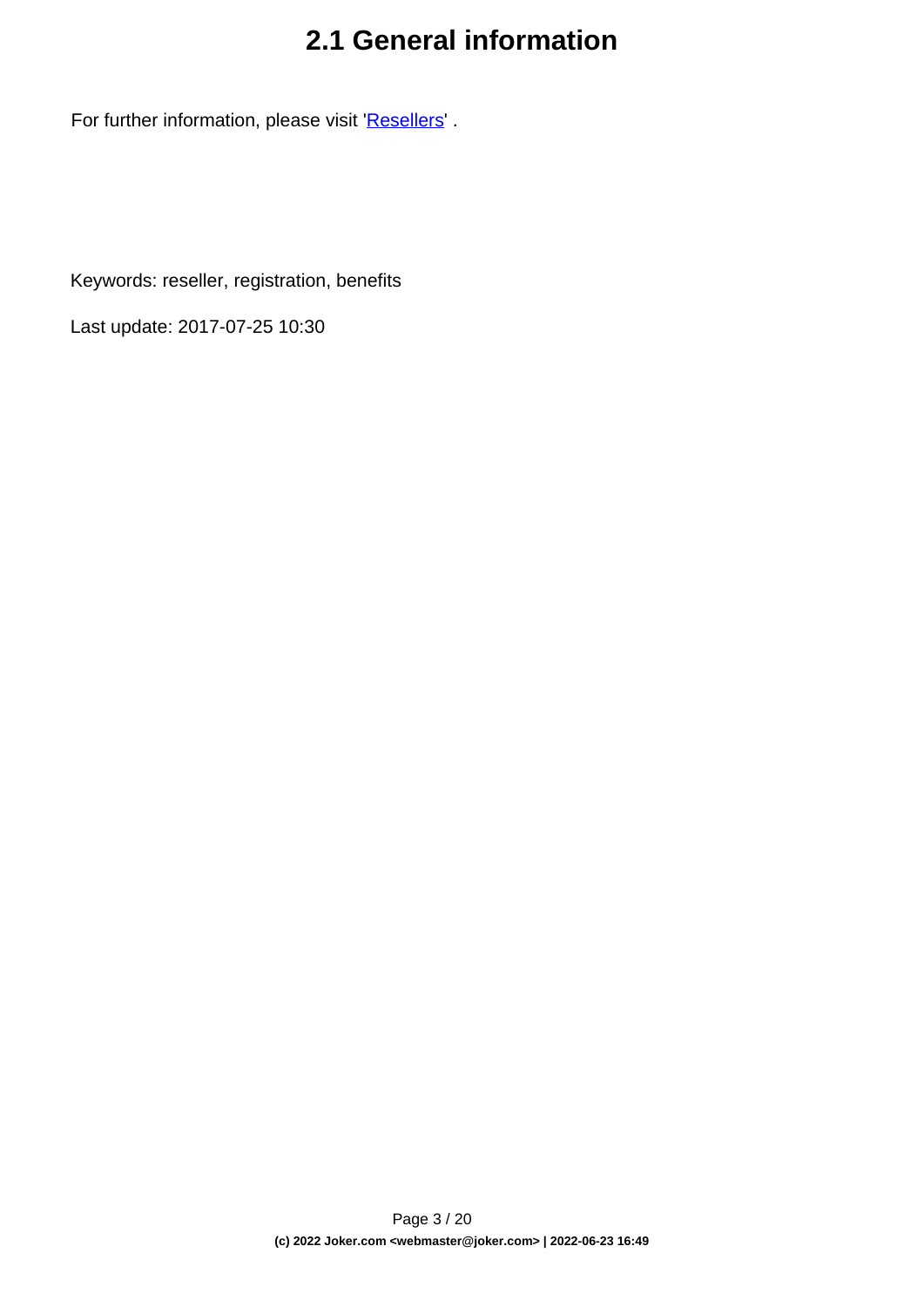## **2.1 General information How to register as Joker.com Reseller?**

<span id="page-3-0"></span>Please click [here](https://joker.com/goto/resreg) for more information on how to register as a Joker.com reseller.

Keywords: registration, reseller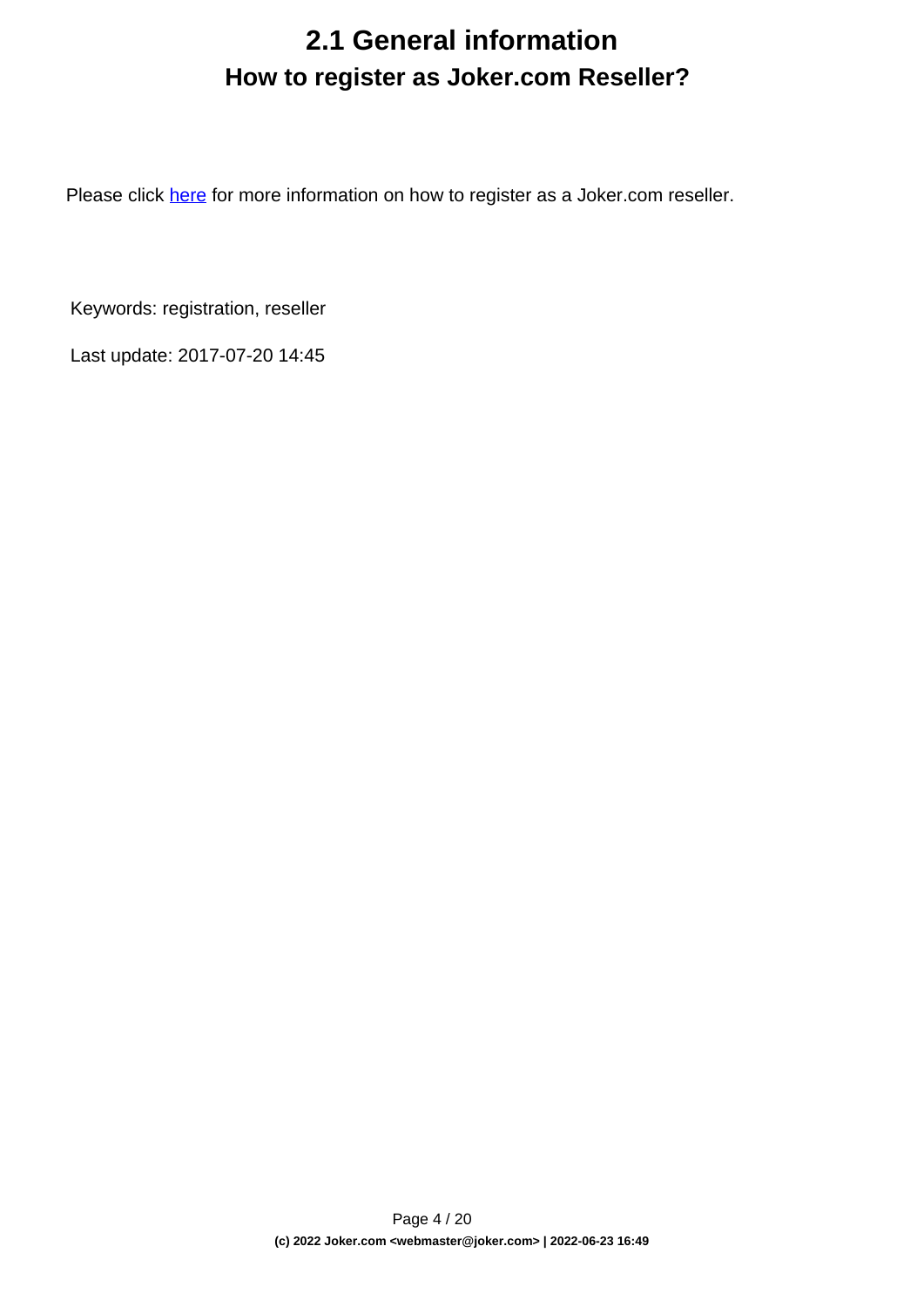## **2.1 General information Who could become a Reseller?**

<span id="page-4-0"></span>Any private person or any company is eligible to become a Joker.com reseller.

It is worth considering to become a reseller, if you have 5 domains ore more.

Keywords: become reseller

Last update: 2012-09-24 12:00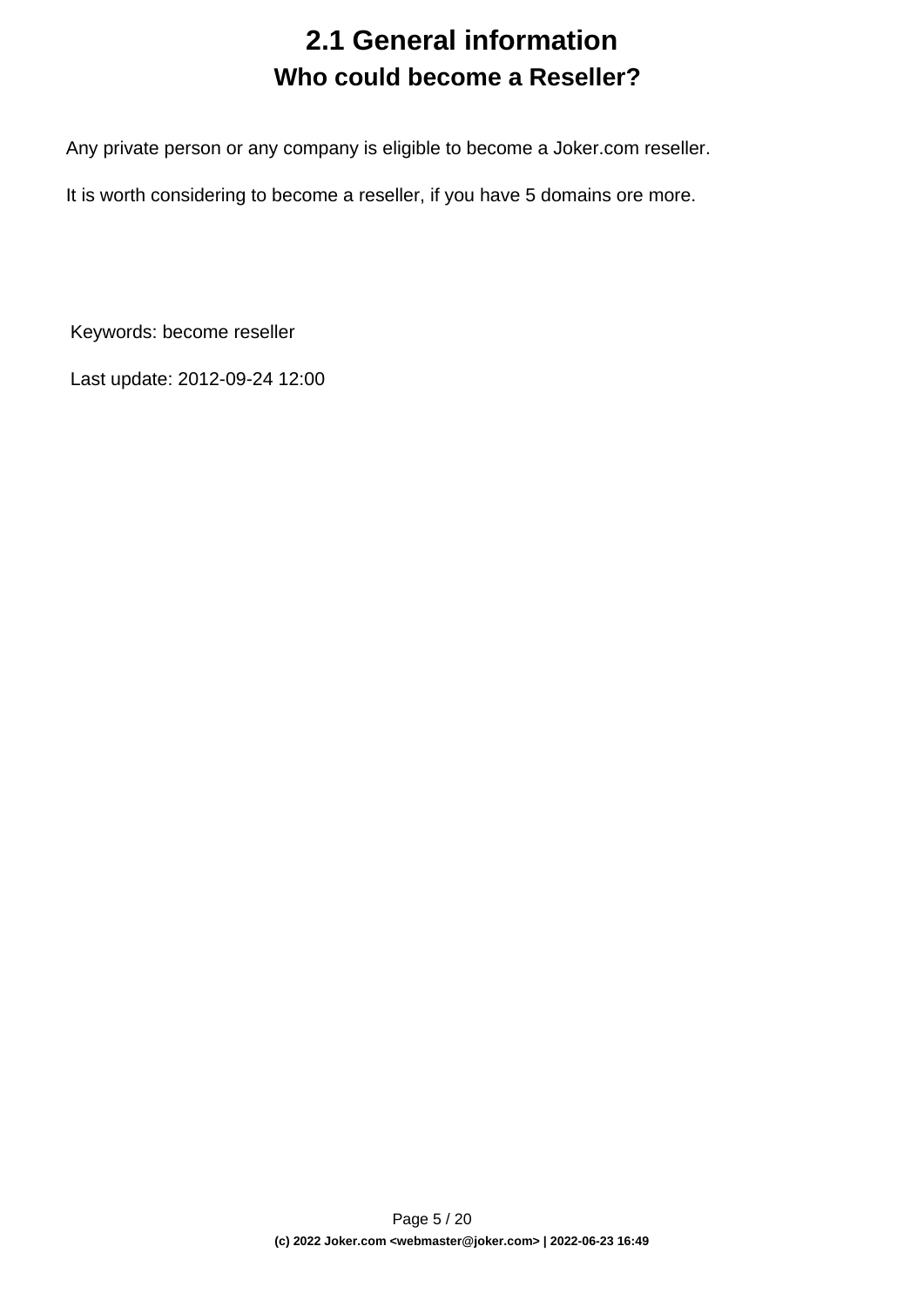## **2.1 General information Is there a fee for becoming a Reseller?**

<span id="page-5-0"></span>No, becoming a Joker.com reseller is **free**.

However, resellers have to fund their account with Joker.com in advance (pre-payment).

You are free to decide to what extend to fund your account.

Every time you place an order, the amount for this order will be deducted from your account.This is especially useful to guarantee reliable auto-renewals, in case you chose to make use of this feature.

Keywords: reseller, registration, discount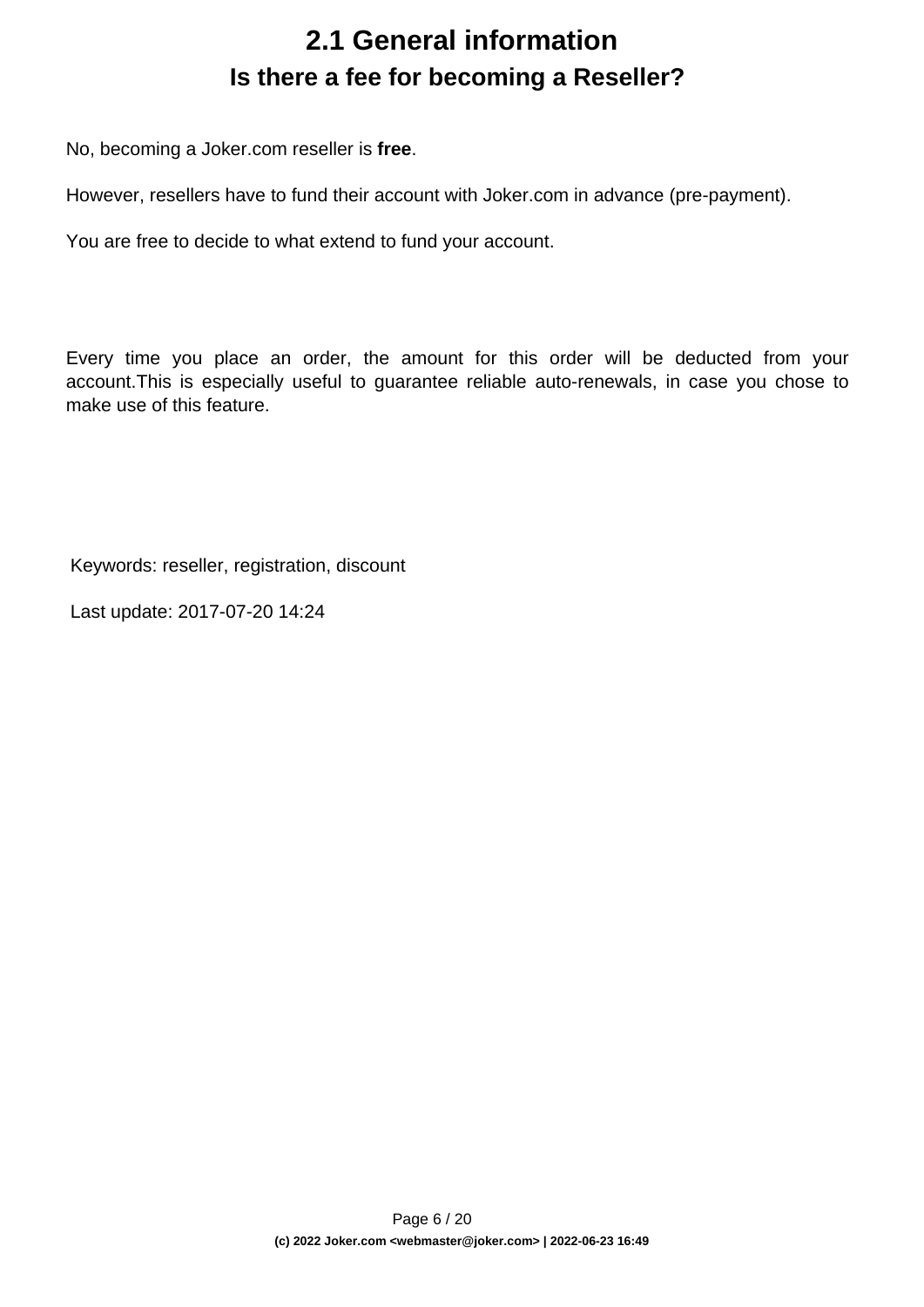## **2.1 General information How to update my Reseller data?**

#### <span id="page-6-0"></span>**Change Reseller Info**

To modify your personal data, your standards for registration, whois templates and more, please login to Joker.com using your reseller credentials.

Then in the dashboard, click on "Settings" followed by '[Update Reseller Data](/goto/resprefs)', or use the menu 'My Joker', followed by '[Reseller Area](/goto/resprefs)'.

You will find more settings like 'language for system emails' or 'auto renewal' in '[Your Account](/goto/myjoker)', or also in the menu 'My Joker' followed by '[My Profile](/goto/myjoker)'.

Keywords: reseller, registration, information, templates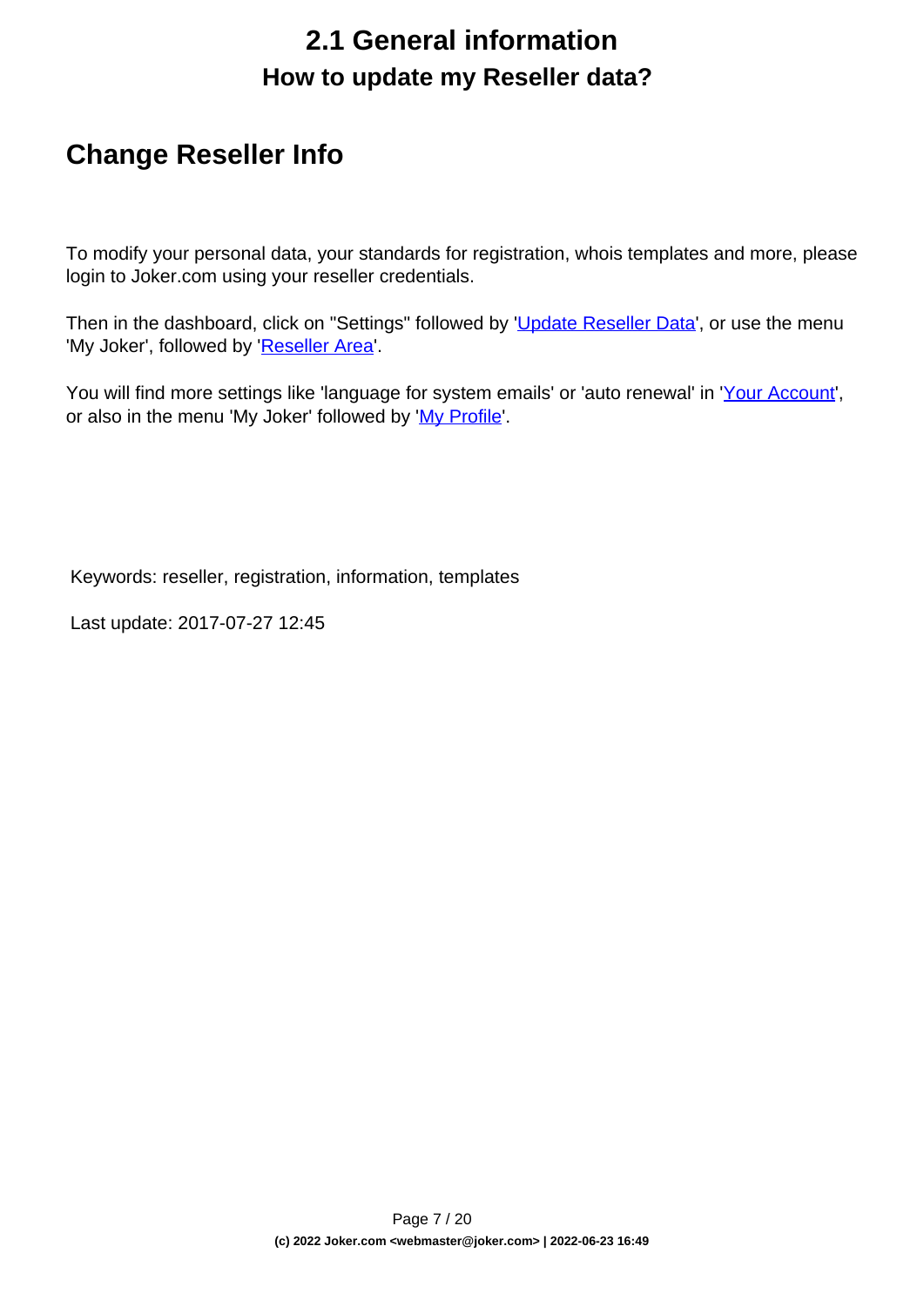## <span id="page-7-0"></span>**2.1 General information How to add existing domains to my portfolio?**

#### **Transition to a reseller account**

If you decide to let your Joker.com login account migrate to a **Joker.com Reseller account**, all your domains will be added automatically to this Reseller account.

#### **Moving a domain from Joker.com User A to User B (cooperative)**

If you own the existing domain, using another Joker.com account, please visit "**My Domains**" from the "**Domains**" menu.

Click on the "menu" icon ("hamburger" icon on the right) of the domain you want to move, and choose "**Grants**".

Choose "Assignement" (= "Internal transfer") as "Role", enter the email address of the account holder to whom the domain should be transferred to, add a comment/description if you which, and press "**add**".

You may then add more domains; please press "**save**" when you are done.

After this, a transfer-link is sent to the email address you entered. You will also find this as a "pending" record in the "Grants" dialogue mentioned above. The "transfer link" will be valid for 7 days.

The recipient of the transfer-link imports the domain simply by clicking on this link.

As an alternative, this email also contains an "internal transfer key", which can be used using "Domain Transfer" on Joker.com ("internal transfer").

Please also see **[How to grant roles \(= grant permissions to others\)?](index.php?action=artikel&cat=5&id=446&artlang=en)** 

#### **Moving a domain from Joker.com User A to User B (claim)**

Page 8 / 20 **(c) 2022 Joker.com <webmaster@joker.com> | 2022-06-23 16:49**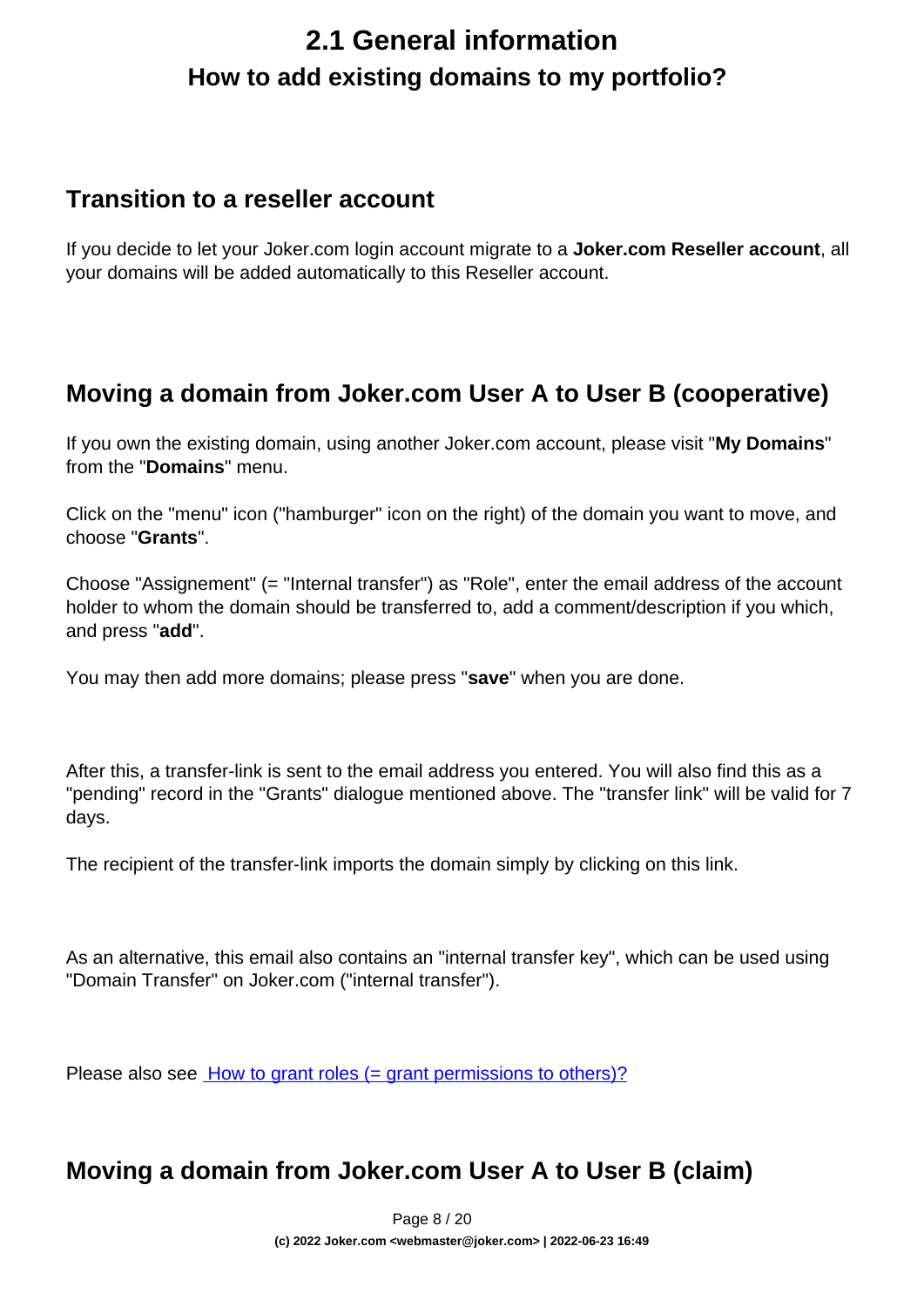If you want to "move" or claim domains from one Joker.com account (regular or reseller) to another Joker.com account (e.g. your new reseller account), please choose "**Change Ownership or Permissions of a Domain**" from the "**Domains**" menu.

Enter your domain, and "proceed" - depending on the Whois data and current ownership of the domain, you might have to send in a document.

#### **Procedure with Email Gateway**

If you want to 'move' domains owned by other Joker.com login accounts, you can do this easily using th[e Roles & Grants](index.php?action=artikel&cat=69&id=456&artlang=en) system to perform an "[Internal Transfer"](index.php?action=artikel&cat=69&id=456&artlang=en) to the account of choice.

Keywords: reseller, internal transfer, account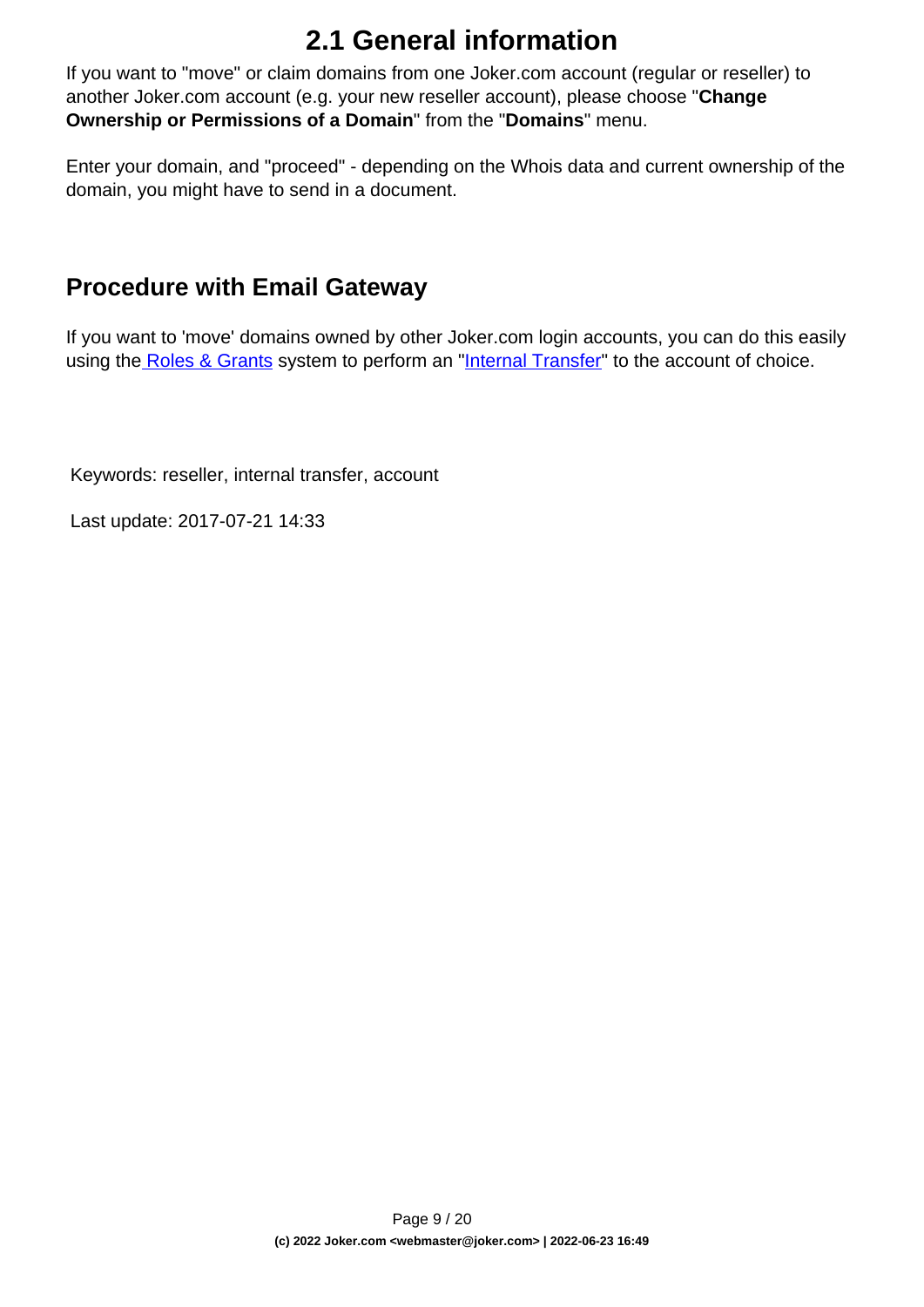#### **2.1 General information What is the 'admin' email address for?**

<span id="page-9-0"></span>A Joker.com reseller usually has two registered email-addresses with Joker.com, one for the 'robot' emails, and another for administrative tasks.

Reseller **news and monthly invoices** will be sent to the **administrative address**.

The '**robot**' address corresponds to the standard address associated to the Joker.com login.

All **notifications resulting from domain orders, renewals and modifications** will be sent to this address.

This **address for notifications** can be changed easily in '[My Profile](/goto/myjoker)'.

Keywords: registration, reseller, account, notifications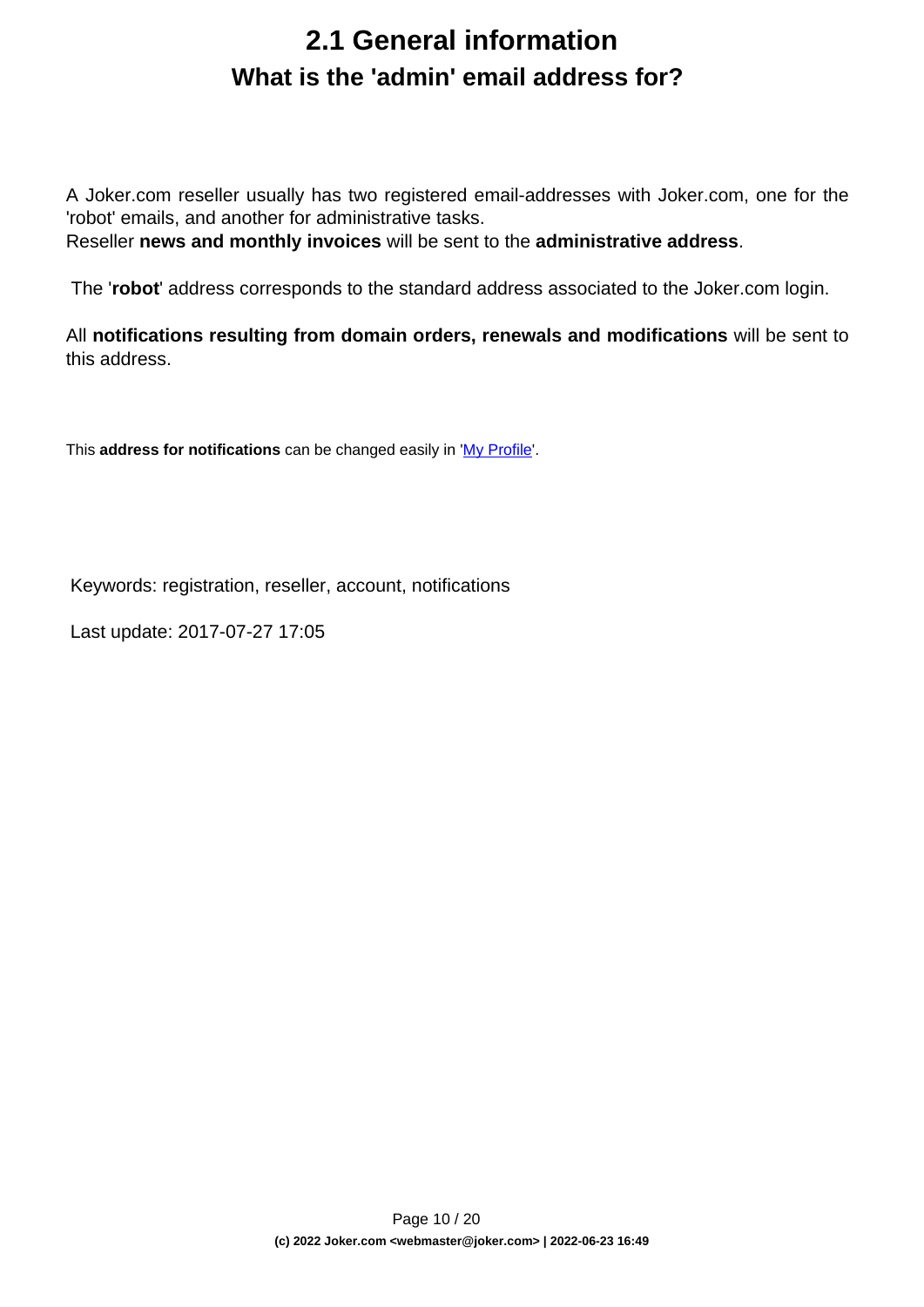## <span id="page-10-0"></span>**2.1 General information What is the so called "Additional Whois Signature" for?**

The "Additional Whois Signature" is part of the data asked during the registration as a Joker.com reseller.

Those input fields are optional, but if you provide them, they will be **used to publish your strings in global whois** for your domains.

This way your customers are able to **identify you as their domain provider**.

The strings you provide will be shown as "Sponsoring Reseller".

**Please note:** You can provide or modify this data at any time in the [Reseller's Area.](/goto/resprefs)

Keywords: reseller, registration, information, templates, whois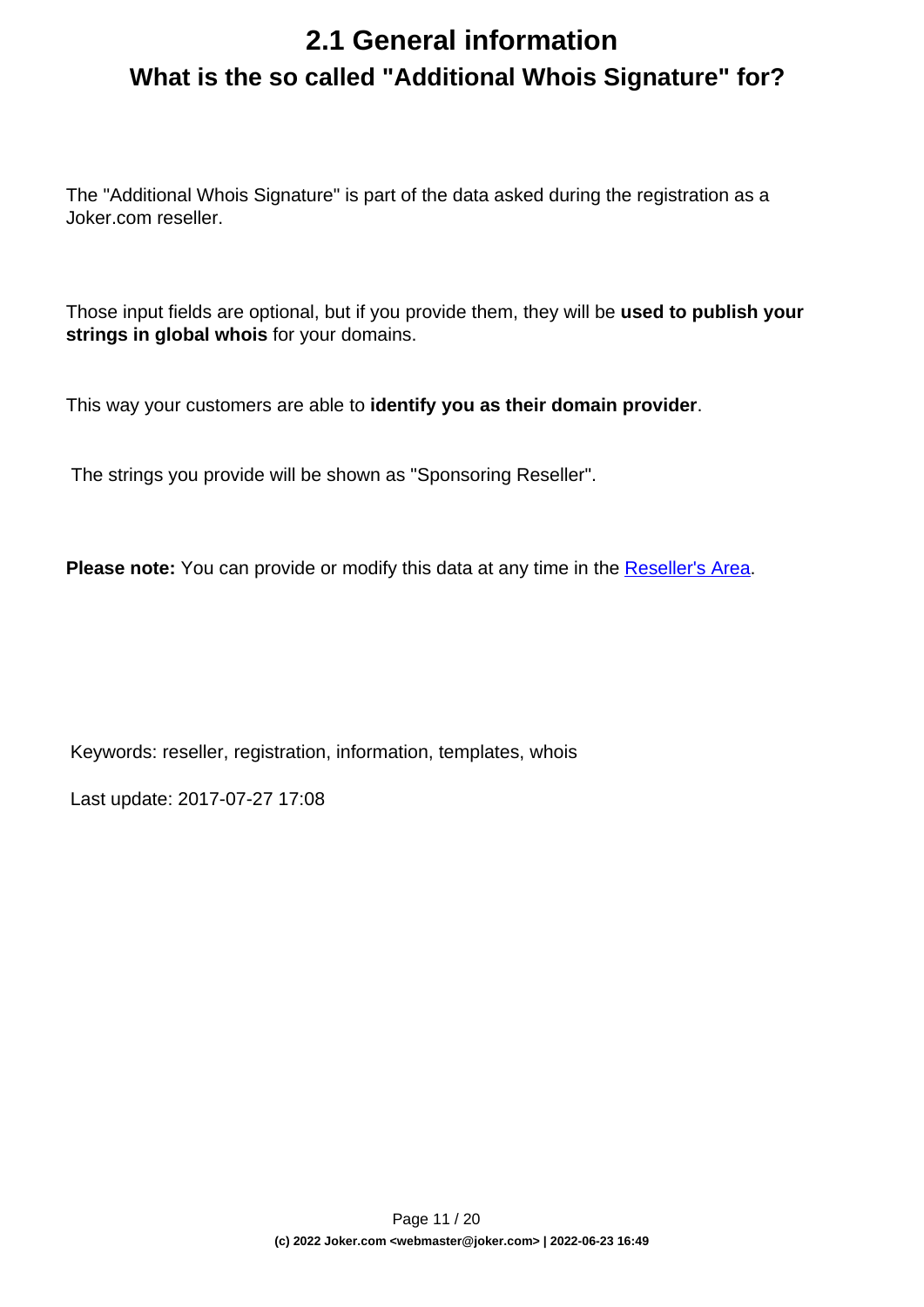#### <span id="page-11-0"></span>**2.1 General information What is the Joker.com Public PGP/GPG-Key?**

This is Joker.com's public GPG/PGP key - you may **use it to verify signed mails sent from Joker.com**:

```
-----BEGIN PGP PUBLIC KEY BLOCK-----
Version: GnuPG v1.0.7 (GNU/Linux)
mIsEPOorJQEEAJauWOOvusxn9GFEPjZnQ3x/48OfaPwSN4cIF5ezpUT6FycZQa+q
eUnNlS+bj80ULXnyyigmkUGwEtW/Qoyd55RM983pr4KtuHSMSU9gCN1syuHlDOAm
71u6irfv5RaHbJXauMCAgUKn+dBNZVZyUTm9aW2pudcwY45apF2tieTZAAYptClq
b2tlci5jb20gc2lnbmVyIHNlcnZpY2UgPGluZm9Aam9rZXIuY29tPoiyBBMBAgAc
BQI8/NifAhsDBAsHAwIDFQIDAxYCAQIeAQIXgAAKCRAm3eE0EUTiIx9RA/9HGDrD
cVM6PjZHr5jpT4svpv7xrjVRn2OIR+s80RuBAnLyAWOflqJ9342SYD8C7BMAqYm4
wXvC3/yvbQEAqsmJ5Bbq2NV+KDepahTtL8SUQ6TkOSUd9NDOvLoQWVI6o1Dz/3MG
HLJfNtx6067Sq8pP8PuYyscPyZ7/uiUilyOrqg==
=O/7Q
```

```
-----END PGP PUBLIC KEY BLOCK-----
```
Keywords: reseller, PGP, signature, verification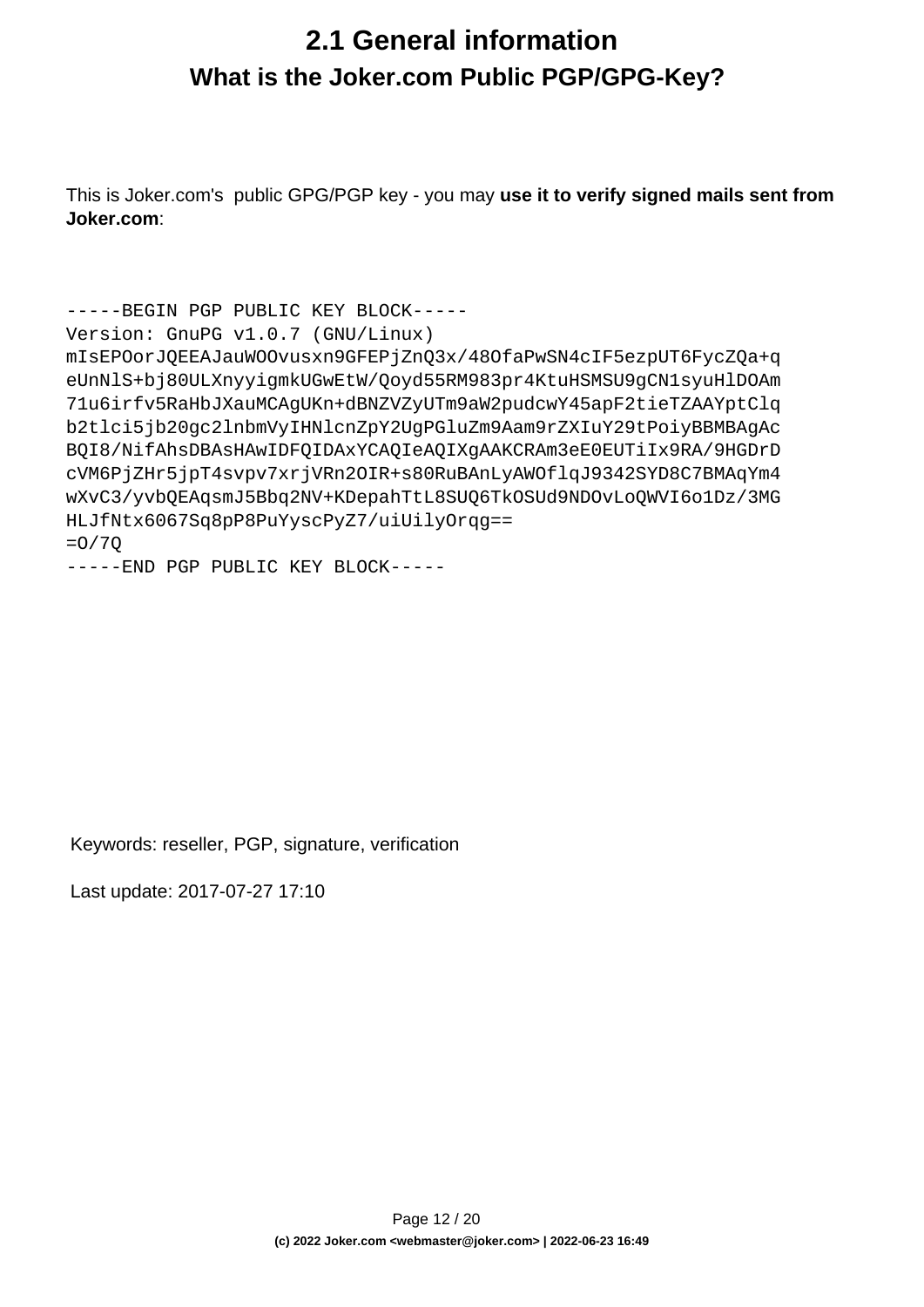#### <span id="page-12-0"></span>**If I want to leave Joker.com one day, do i have to expect problems transferring my domains?**

Joker.com respects its customers and provides outgoing transfers as normal operations.

There are no additional of hidden fees associated with a outgoing transfer.

Keywords: transfer, account, loosing transfer, AUTH-ID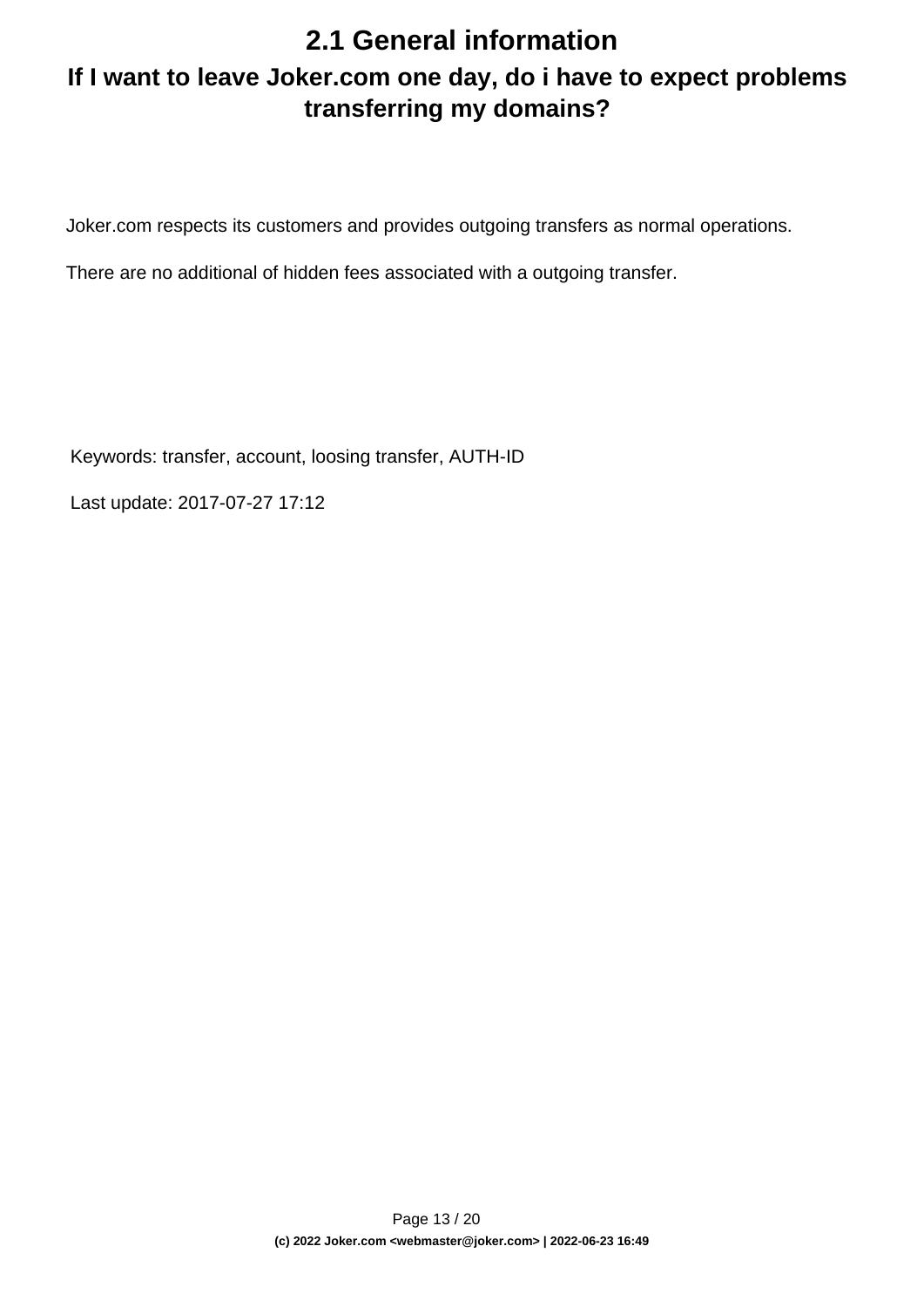#### <span id="page-13-0"></span>**2.1 General information What is the minimum amount I have to pay in advance to become a reseller?**

Currently, there is no minimum amount for funding your account.

Your discount will be calculated based on the revenue you created during the past.

Please also see [Joker.com Reseller Subscription.](../goto/resreg)

Keywords: reseller, registration, discount, funding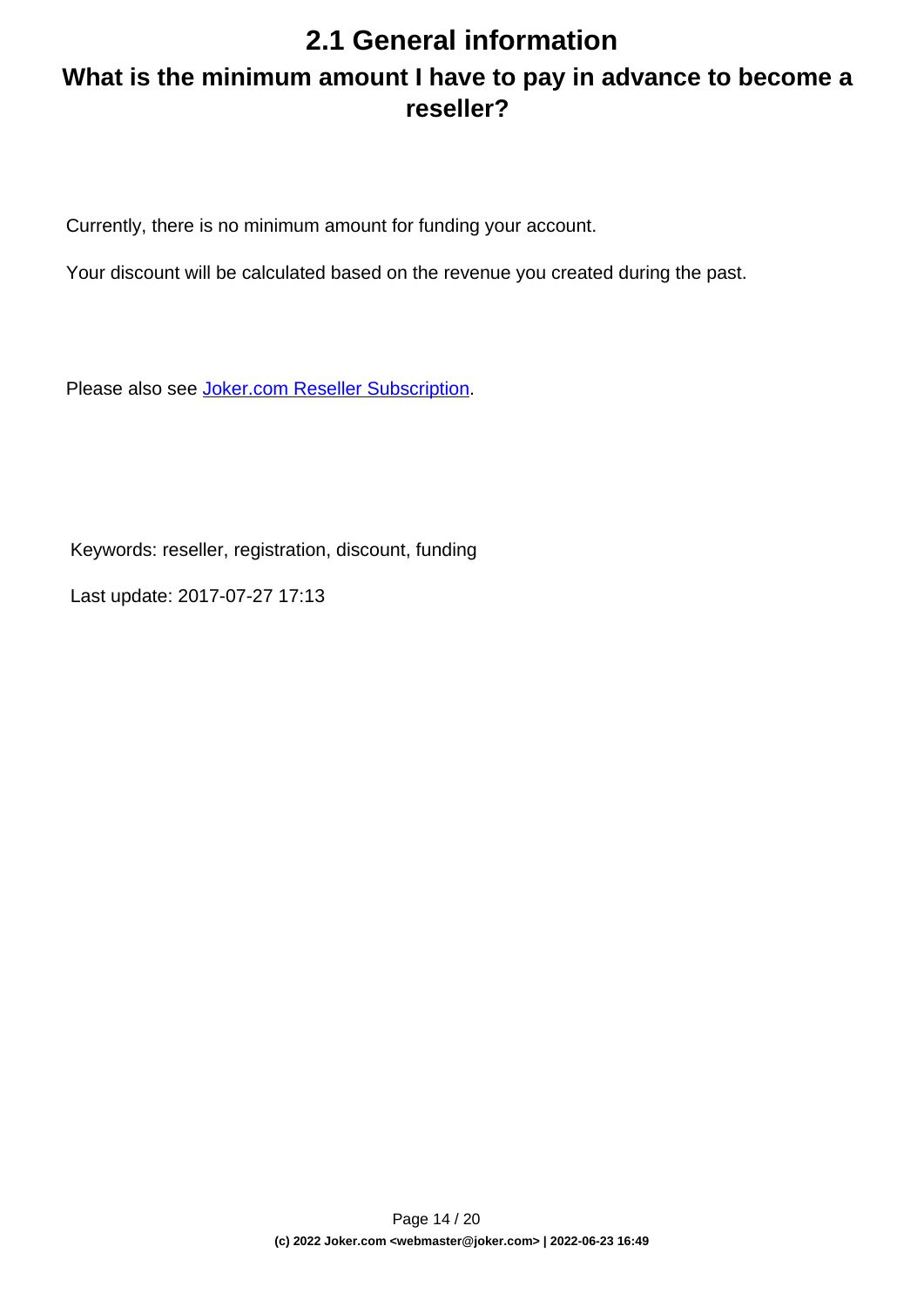## **2.1 General information Do I have to pay VAT?**

#### <span id="page-14-0"></span>**No VAT is charged** for:

- all resellers and other business customers from EU countries apart from Germany having provided a **valid VAT-ID**
- Swiss customers
- customers from **outside** the EU

#### **VAT is charged** for

- customers from the EU who don't have a valid VAT-ID
- resellers and business customers from Germany, independent from VAT-ID (German customers with VAT-ID usually are eligible for regular VAT/tax refund)

Swiss and Liechtenstein customers are free from paying VAT until December 31st 2017. Legislation will change there on Jan 1st 2018, which means we have to charge the VAT rate there as well - **unless you provide us with a UID**.

Keywords: VAT,reseller, VAT-ID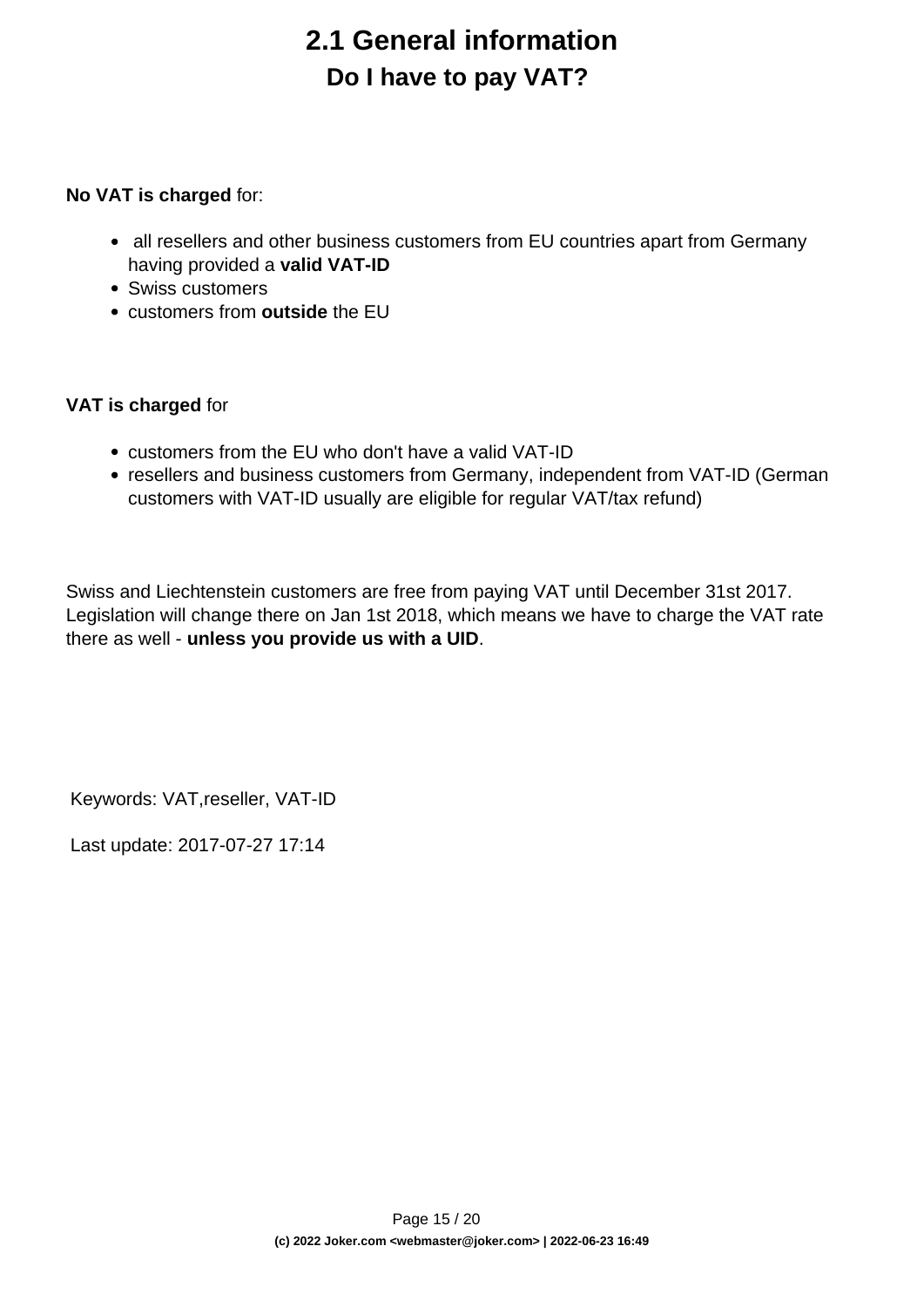#### <span id="page-15-0"></span>**What is the difference between a reseller and a retail customer?**

As a reseller, you benefit from several additional options:

- better and competitive prices; the more revenue you generate, the higher the discount you get
- notification mails about **renewals** or inquiries are sent only to you
- ICANN WDPR mails are sent in your name (we are using [your address](/goto/resprefs) as sender)
- you are managing all your customer's domains within your portfolio; however, if needed or if you want to, you may let your customers - or only some of them - manage their domains on their own
- several tools are available free of charge (**WHMCS**, HTTP API, rpanel.io, web frontend, email gateway, OT&E test platforms)

Keywords: reseller, discount, registration, API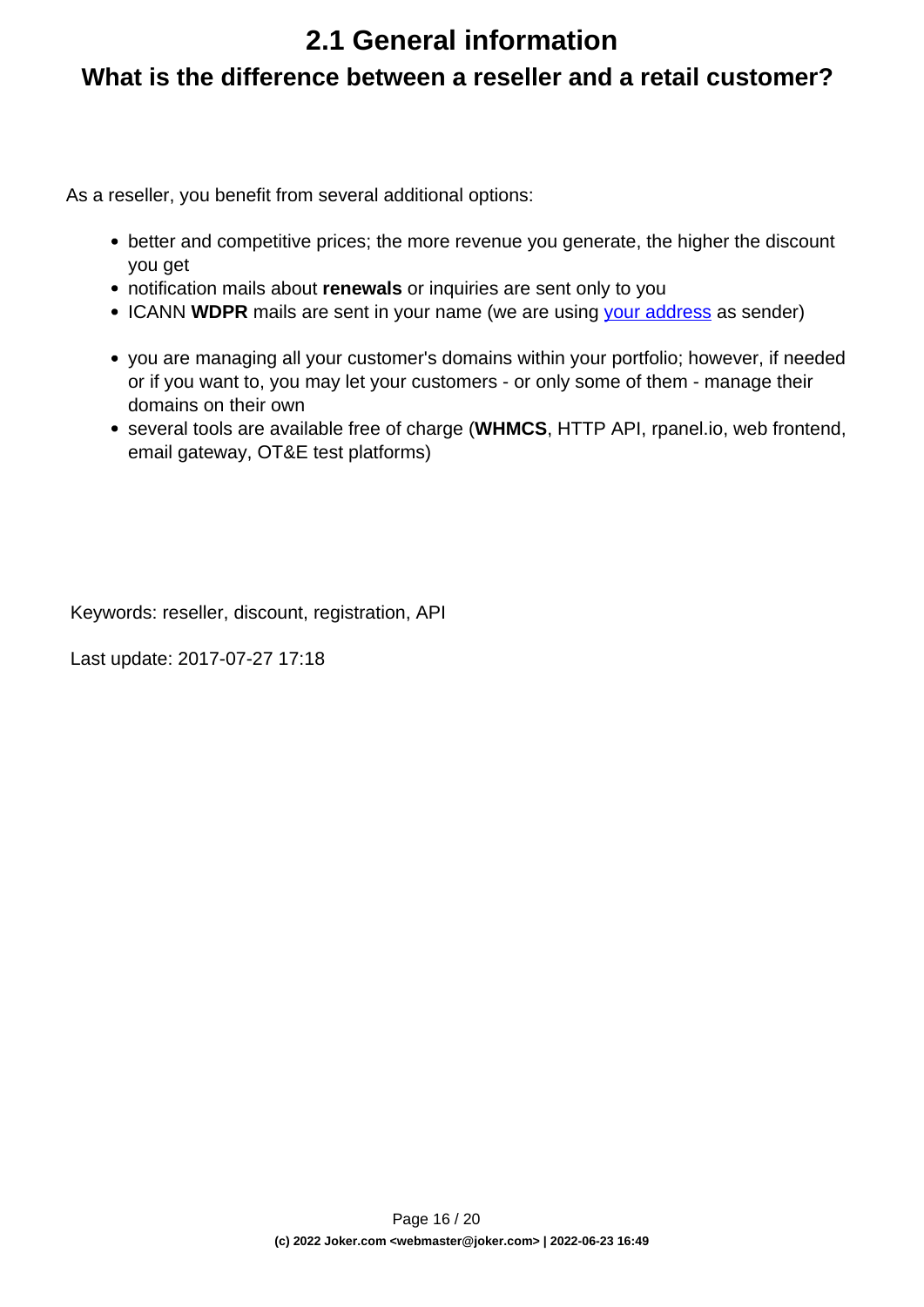## **2.1 General information Should I use PGP?**

<span id="page-16-0"></span>PGP or GPG is only needed in case you want to make use of the **email gateway** to order, renew or manage domains. If you want to use the API, RPanel or the Website, **PGP is not needed**.

Keywords: PGP

Last update: 2012-09-24 14:40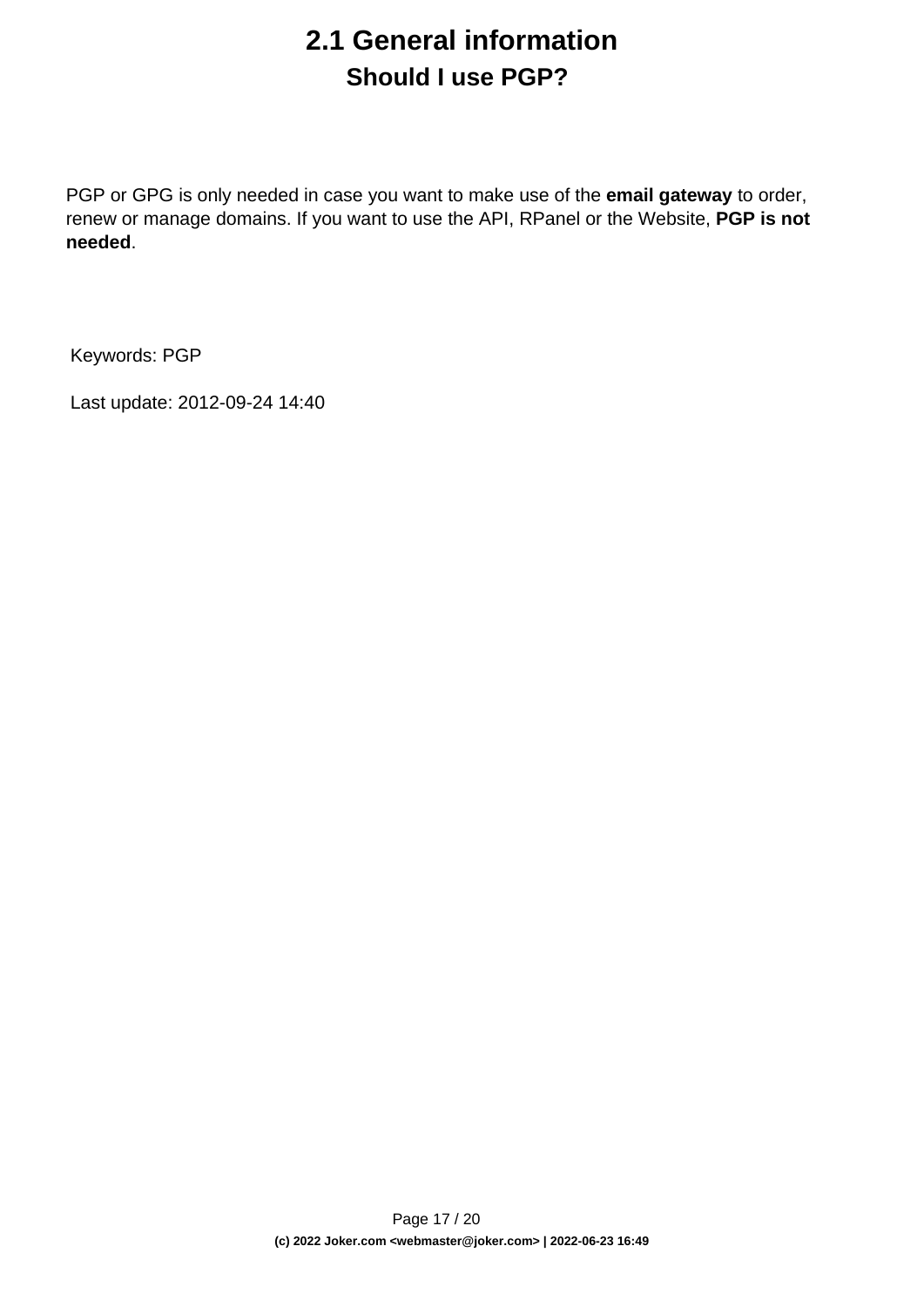## <span id="page-17-0"></span>**2.1 General information May I use several methods in parallel to access my domains?**

Yes, this is possible. However, you should make sure that you don't issue the same orders on the same object twice, i.e. if you you send a renewal request through the mail interface, and do the same using dmapi, the domain will be renewed twice.

Keywords: account dmapi rpanel email e-mail

Last update: 2012-09-24 14:43